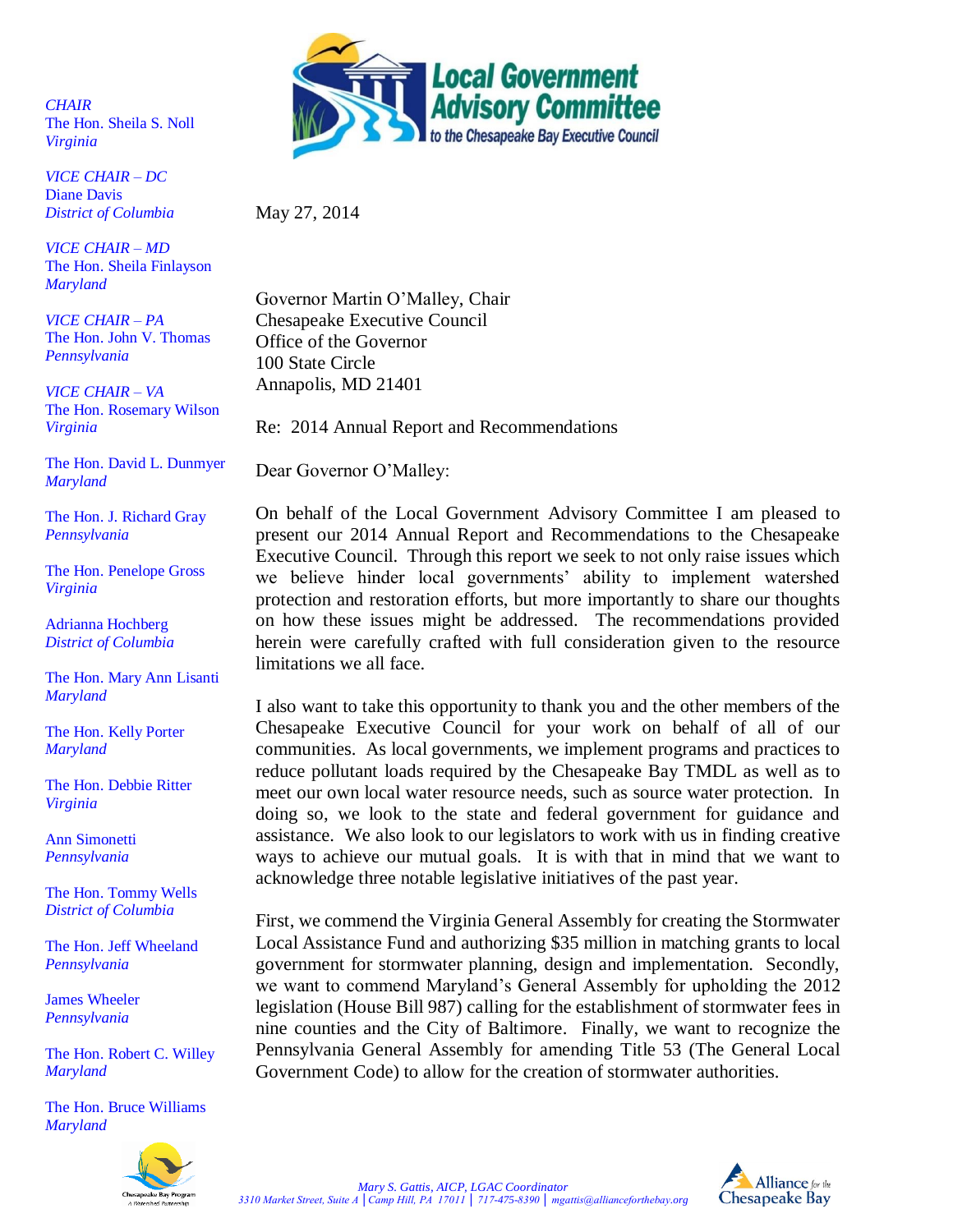These legislative acts help position local governments to better respond to the challenges faced in addressing stormwater management in our municipalities.

We welcome the opportunity to discuss our recommendations with the members of the Executive Council and their representatives. It is, after all, only through partnership and open dialogue that we will succeed as we embark upon a new era of Bay protection and restoration.

Sincerely,

Shuin Stall

Sheila S. Noll, LGAC Chair Supervisor, York County Virginia

Attachment LGAC Annual Report to the Chesapeake Executive Council

Cc: Nick DiPasquale, Director, Chesapeake Bay Program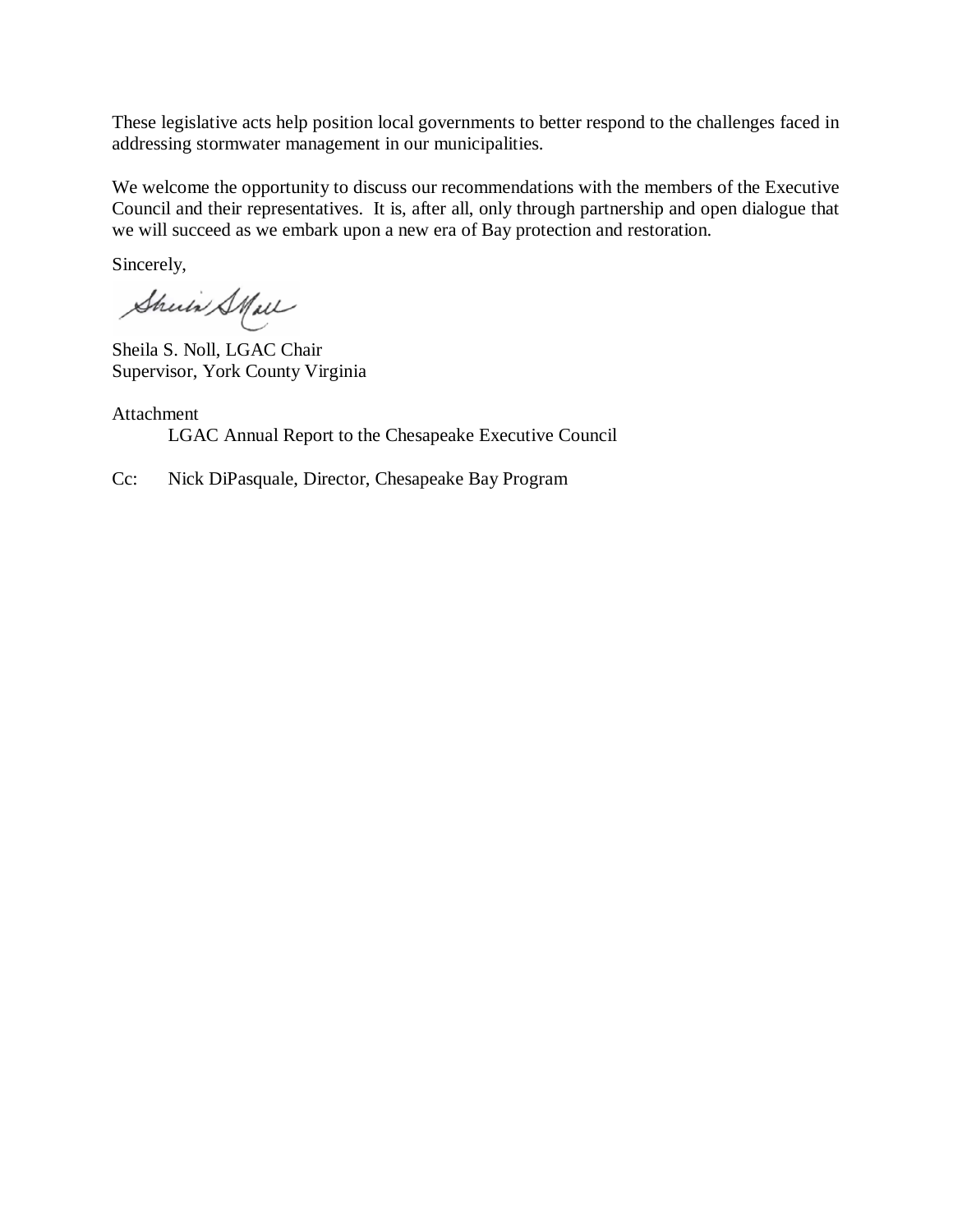

## Annual Report to the Chesapeake Executive Council June 16, 2014

The Local Government Advisory Committee has identified three primary issues affecting local government's ability to implement restoration and protection projects in the Chesapeake Bay Watershed. These issues are common to all jurisdictions.

1. **Training programs are essential to ensure a sufficient supply of contractors qualified to carry out local restoration/protection projects.** The pool of employees and contractors qualified to carry out restoration and protection projects, including the installation and maintenance of green infrastructure, is inadequate. This can result in increased costs and even worse, project failure.

As communities throughout the watershed begin to employ more non-traditional stormwater management techniques, such as bio-swales, permeable pavement, rain gardens and other green or soft infrastructure, the cost of services is affected by the limited pool of contractors qualified to carry out these projects. Lack of competition and/or experience can drive up costs when these projects are being bid.

Lack of experienced contractors can also result in projects that are incorrectly constructed and/or maintained. The improper construction of stormwater management facilities is not a new phenomenon. One can find examples of improperly constructed facilities throughout the watershed. However, as stormwater management facilities are relied upon to do more than simply protect our communities from flooding, proper construction is more important now than ever. Improper maintenance is tantamount to pouring money down a drain. Far too many communities have seen their investments lost by the actions of improperly trained contractors.

- 2. **State environmental programs must be adequately staffed by those qualified in their field to ensure efficient and effective delivery of services in support of watershed protection and restoration efforts.** Staffing of state environmental agencies has declined significantly over the last 10 years and the range of expertise within these agencies has diminished as well. Local governments and other stakeholders have seen a decline in delivery of direct technical assistance. Staff cuts have resulted in delays in grant awards and project implementation. In some cases these delays have resulted in projects being abandoned.
- 3. **Local governments need to be informed about the necessity of and procedures for reporting, tracking and verification of BMPs.** The Bay Program's Draft Basinwide BMP Verification Framework Report (February 2014) states that all seven watershed jurisdictions (Delaware, District of Columbia, Maryland, New York, Pennsylvania, Virginia, and West Virginia) have existing programs in place for tracking, verifying, and reporting implementation of BMPs and other treatments and technologies leading to reductions in nutrient and sediment pollutant loads. Unfortunately, very few if any local governments, when asked, were aware of how these programs work and most importantly what their role is in the system.